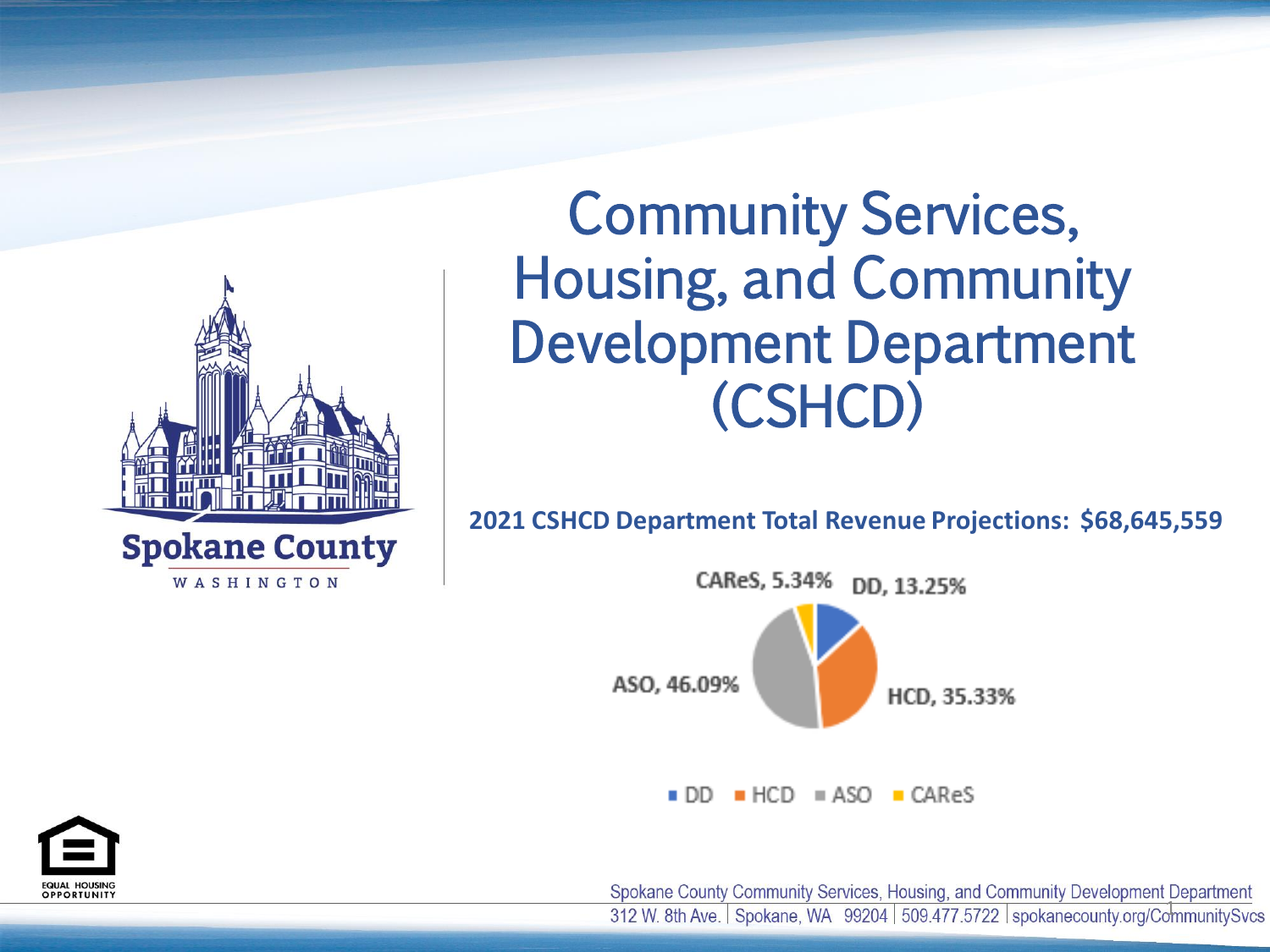### **Spokane County Community Services, Housing, and Community Development (CSHCD) Department Organizational Structure**



Supportive Living Program (SLP)

Housing and Recovery Through Peer Services (HARPS)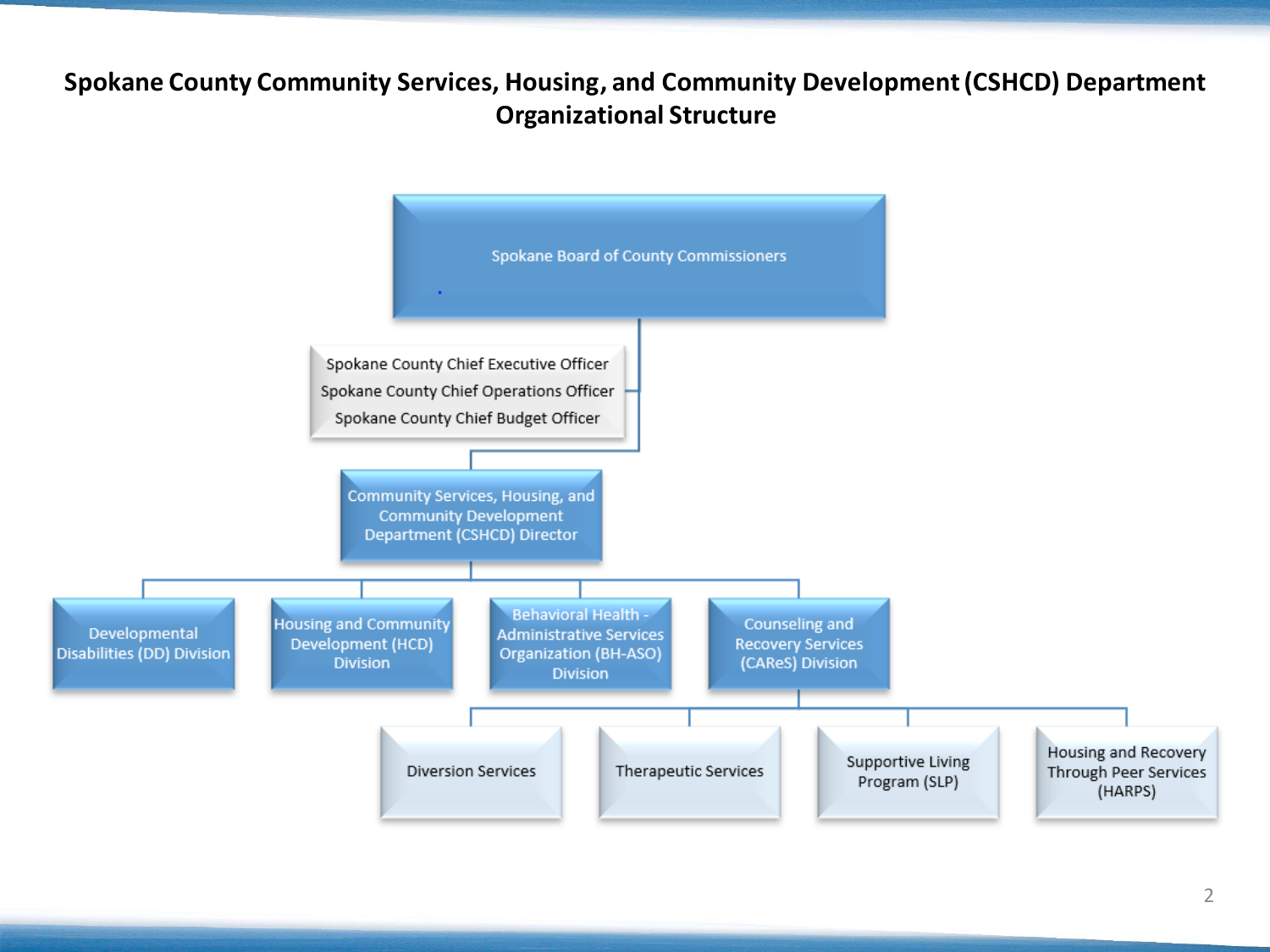**Spokane County Community Services, Housing, Community Development (CSHCD) Department Organizational Structure and 2021 Revenue Projections for Projects/Programs & Services**

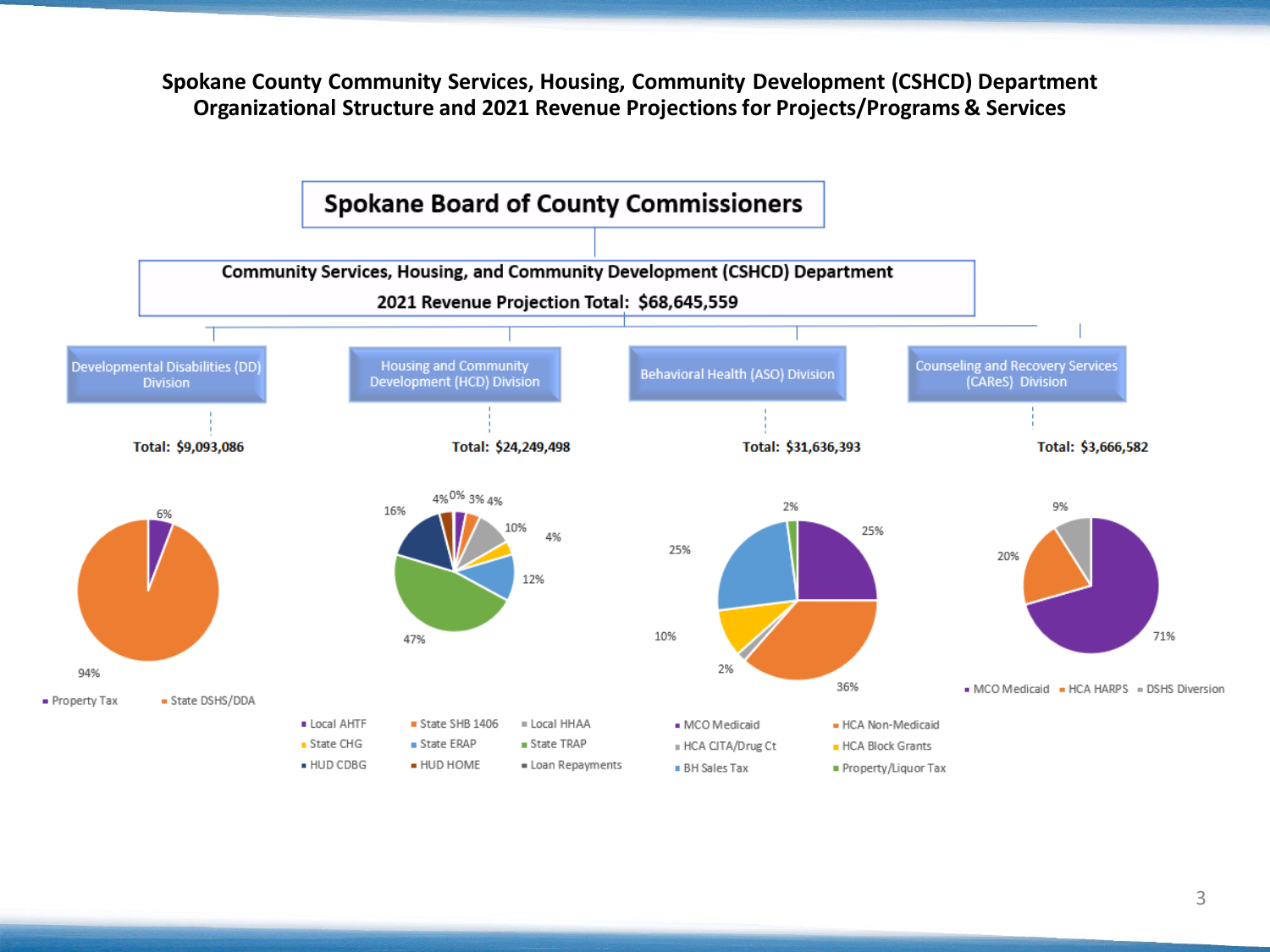4

## Developmental Disabilities (DD) Division





### **2021 Total Projected Funding: \$9.09M**

**Two Counties: Pend Oreille, Spokane**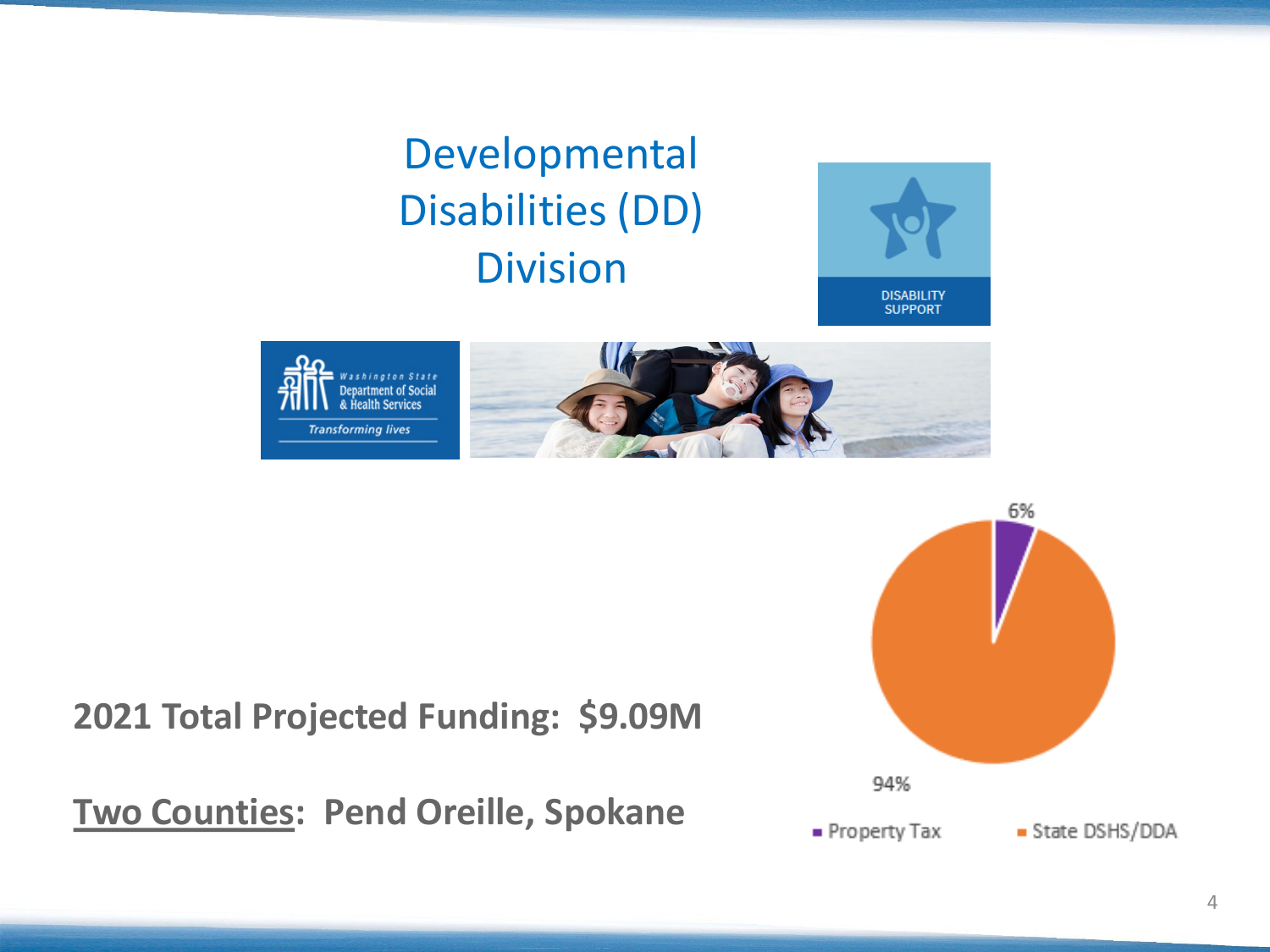## Housing and Community Development (HCD) Division









16%





### **One County: Spokane**

- Local AHTF
- $\blacksquare$  State CHG
- HUD CDBG
- $S$ tate SHB 1406
- $\blacksquare$  State ERAP
- $=$  HUD HOME
- Local HHAA
- $\blacksquare$  State TRAP
- = Loan Repayments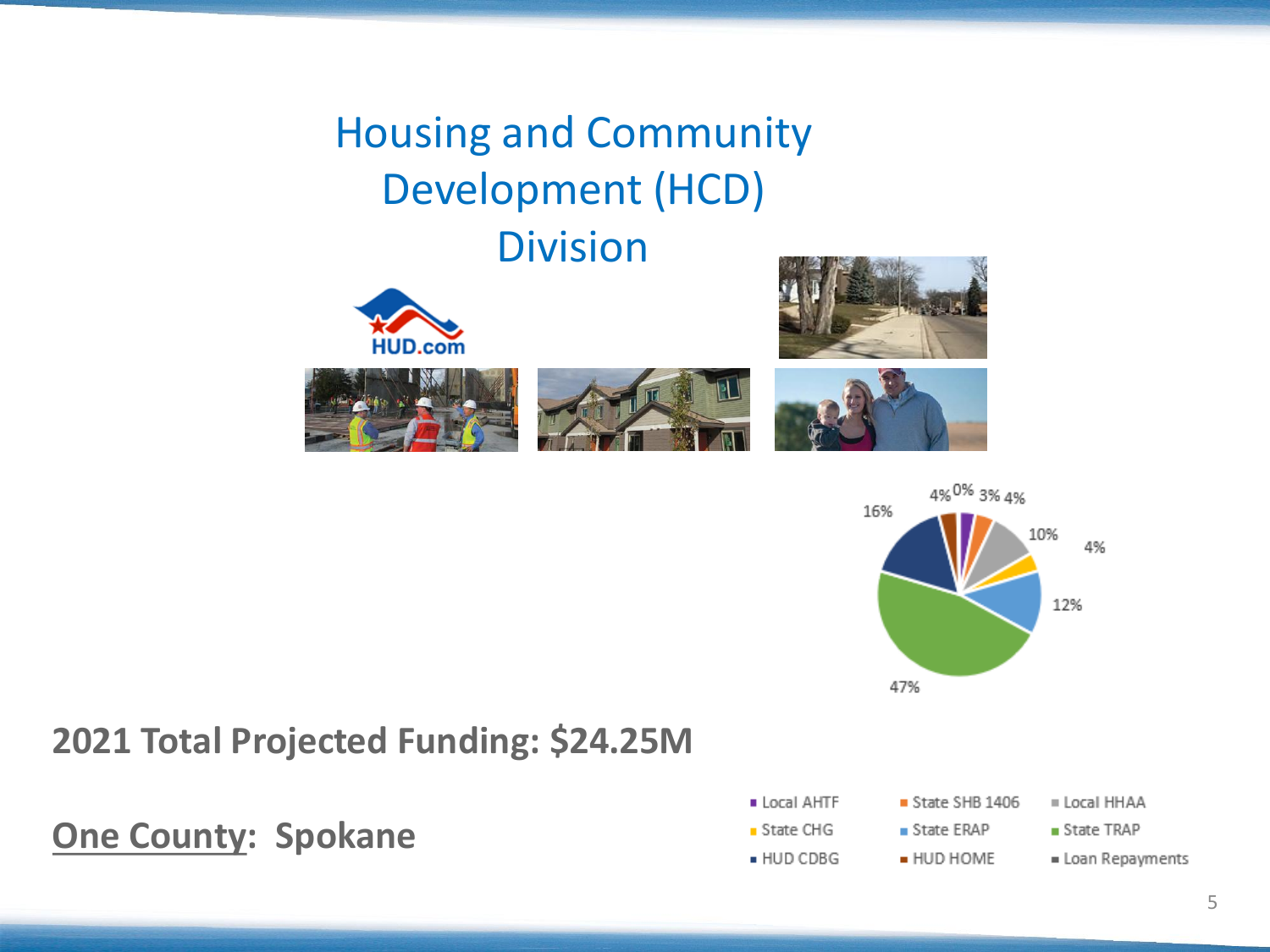## Spokane Regional Behavioral Health - Administrative Services Organization (ASO) Division





**Six Counties: Adams, Ferry, Lincoln, Pend Oreille, Spokane and Stevens**

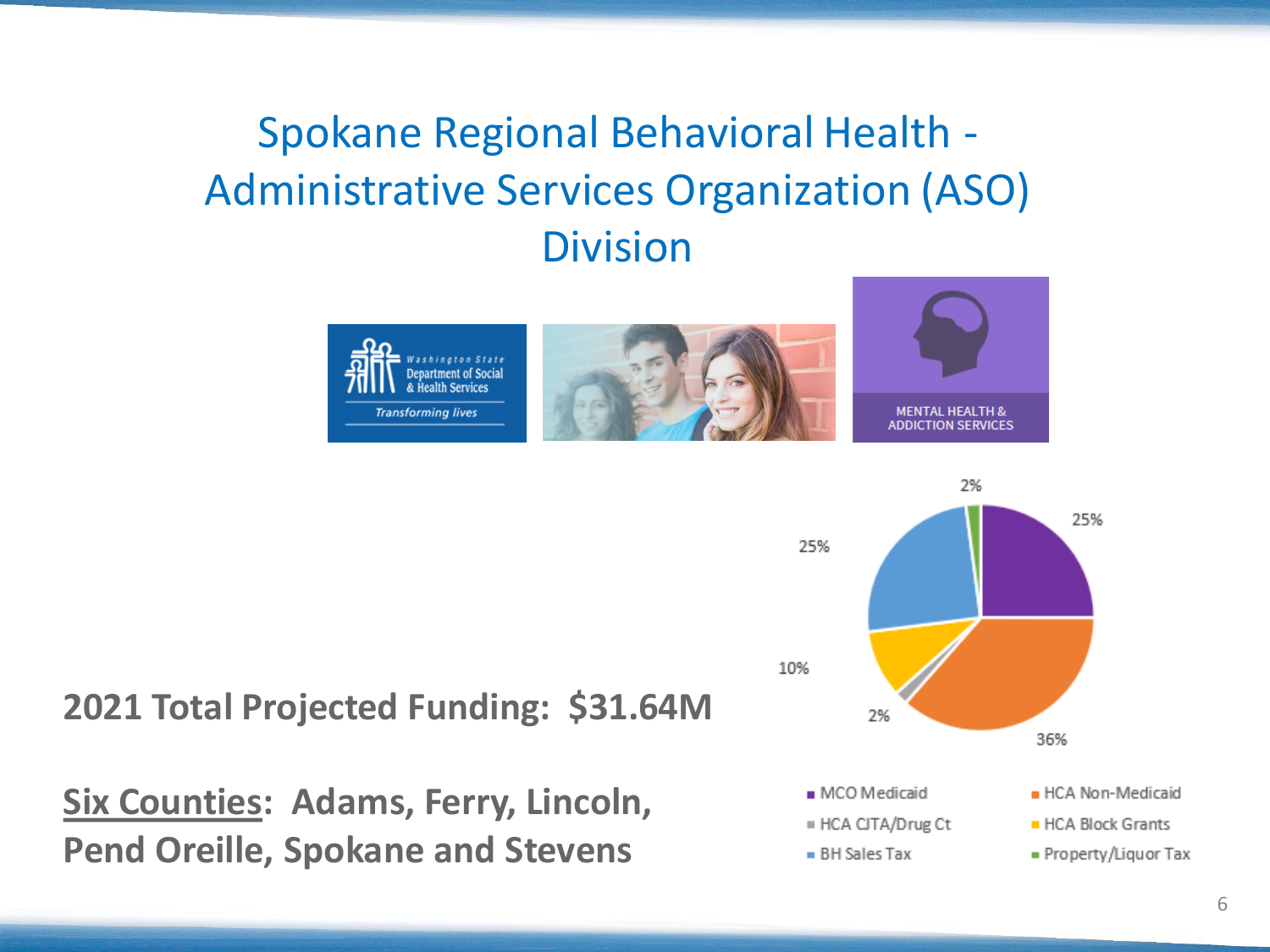# COUNSELING AND RECOVERY SERVICES (CAReS) DIVISION

Changing lives one person at a time



**2021 Total Projected Funding: \$3.67M**

**Six Counties: Adams, Ferry, Lincoln, Pend Oreille, Spokane and Stevens**

20%

MCO Medicaid HCA HARPS = DSHS Diversion



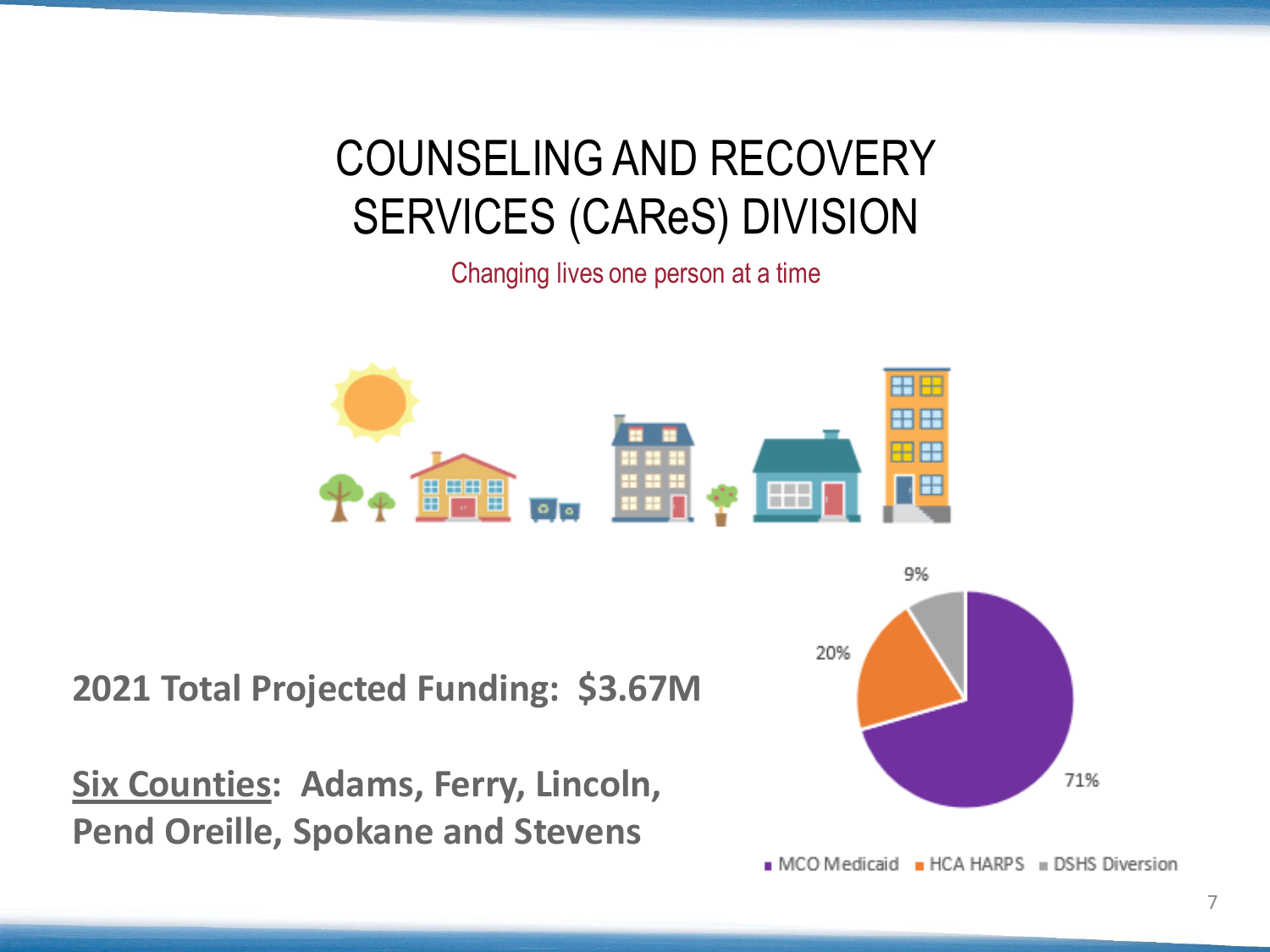

### IMPROVING OUR REGION …

The Spokane County Community Services, Housing, and Community Development Department is dedicated to strengthening our region and improving the lives of people in our communities by helping individuals achieve and maintain safer, healthier, and more independent lives.

> visited food banks benefited from sidewalks, road, sewer, and structure improvements received homeless shelter services ly units under construction tupied household emergency repairs Is received emergency assistance Is received rapid re-housing assistance received eviction rental assistance iolence households assisted/sheltered eceived business assistance ed through microenterprise ed through microenterprise given loans to start/expand a microenterprise received rental assistance s received homeless outreach Is received homeless prevention 6 Households transitioned to permanent vouchers

### AT A GLANCE January 1, 2020 – December 31, 2020

#### **COUNSELING AND RECOVERY SERVICES (CAReS) (Spokane County – Funding \$3.9M)**

446 Individuals Served 8,374 Mental Health Services \$531,012 Housing Assistance Subsidies Distributed

### **SPOKANE COUNTY REGIONAL BEHAVIORAL HEALTH (SCRBH) ADMINISTRATIVE SERVICES ORGANIZATION (ASO)**

MENTAL HEALTH & SUBSTANCE USE DISORDER SERVICES

**(6 Counties – Funding \$31M)**

*Spokane, Adams, Ferry, Lincoln, Pend Oreille, & Stevens Counties*

### **HOUSING & COMMUNITY DEVELOPMENT (Spokane County- Funding \$13.2M)**

| 18,161 | Individuals        |
|--------|--------------------|
| 11,680 | Individuals        |
|        | water infra        |
| 1,970  | Individuals        |
| 347    | Multi-famil        |
| 156    | Owner-occ          |
| 2,503  | Household          |
| 146    | Household          |
| 1,673  | Individuals        |
| 334    | Domestic v         |
| 73     | Residents r        |
| 9      | <b>FTEs create</b> |
| 33     | FTEs retain        |
| 4      | Residents g        |
| 15     | Individuals        |
| 116    | Individuals        |
| 80     | Household          |
|        |                    |

Spokane County Community Services, Housing, and Community Development Department 4/5/2021

#### **DEVELOPMENTAL DISABILITIES (Spokane & Pend Oreille County – Funding \$8.3M)**

950 Adults benefited from employment and community integration services

200 Children received early childhood services

|                                | <b>Contract Required</b><br><b>Services</b> | <b>Within Available Funding</b><br><b>Services</b> | <b>Totals</b> |  |  |  |
|--------------------------------|---------------------------------------------|----------------------------------------------------|---------------|--|--|--|
| Individuals Served             | 20,477                                      | 5,444                                              | 24,895        |  |  |  |
| <b>Total Services</b>          | 70,979                                      | 35,320                                             | 107,446       |  |  |  |
| <b>Totals by Service Type:</b> |                                             |                                                    |               |  |  |  |
| <b>Behavioral Health</b>       | 61,558                                      | 35,320                                             | 96,878        |  |  |  |

| <b>Treatment Services</b>                                |             |                  |               |
|----------------------------------------------------------|-------------|------------------|---------------|
|                                                          | Involuntary | <b>Voluntary</b> | <b>Totals</b> |
| <b>Community Hospital</b><br><b>Psychiatric Bed Days</b> | 5,935       | 689              | 6,624         |
| Evaluation &<br><b>Treatment Bed Days</b>                | 2,614       | 458              | 3,072         |
| <b>Secure Detox Beds</b>                                 | 872         | Not applicable   | 872           |